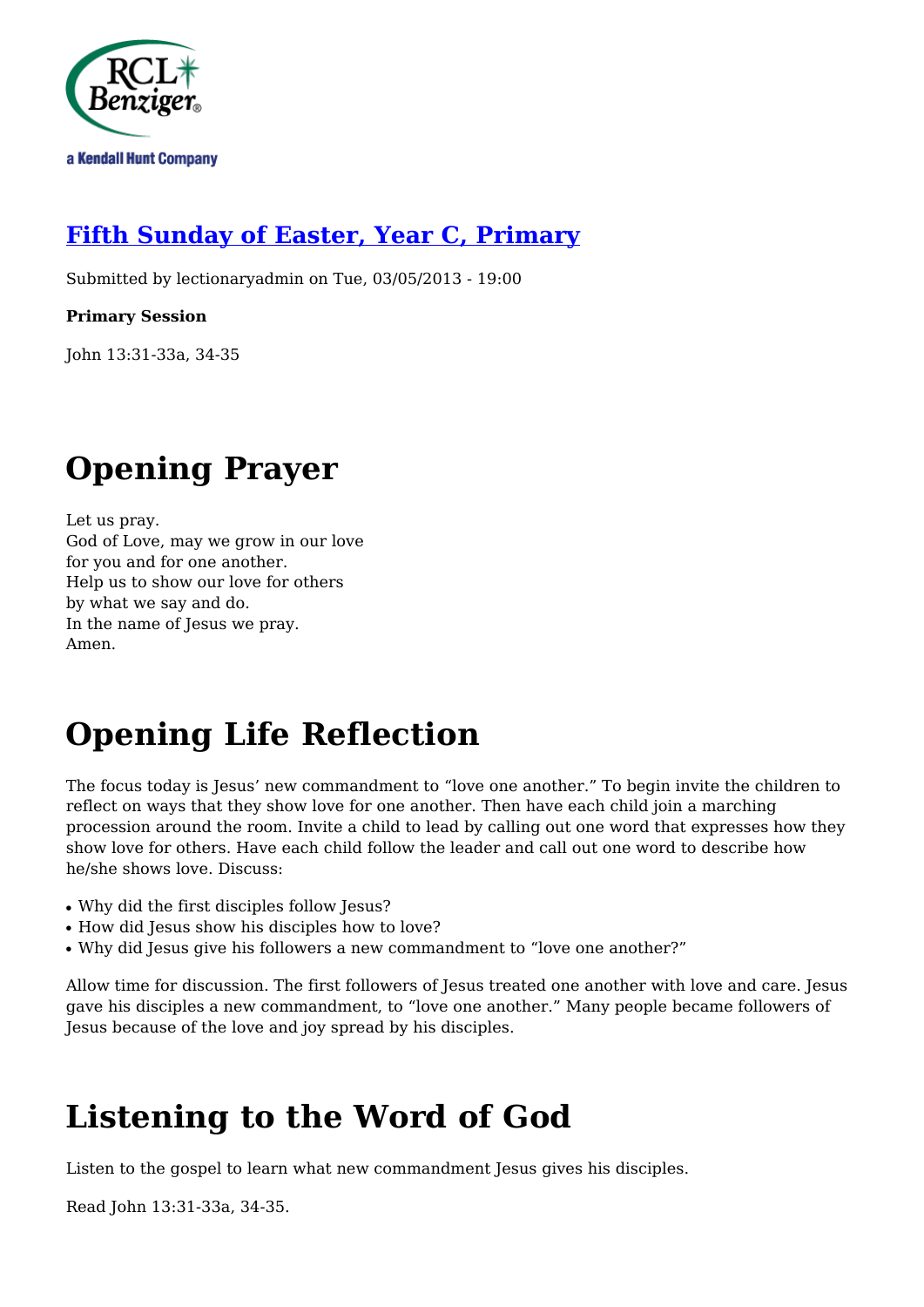

Allow for silence.

# **Scripture Discussion Starters**

- What commandment does Jesus give his disciples?
- How does Jesus tell them to love one another?
- How will people know that the disciples are followers of Jesus?

### **Scripture Background**

Provide 2-3 minutes of background information on the gospel.

In today's gospel Jesus tells his disciples that he will be with them only a little while longer. He gives them the greatest commandment, to "love one another." Jesus shows his disciples how to love through his life, death and resurrection.

Jesus is not only speaking to the first disciples in the gospel passage today; he also is speaking to his followers today. The new commandment to love as Jesus loves is a call to follow the example of Jesus in all that we say and do. This is how all will know that we are followers of Jesus--by the way we love one another.

#### **Questions for Deeper Reflection**

- Why did people want to follow Jesus?
- How did Jesus show his love for others?
- How can you follow the example of Jesus?

If you are not going to continue with the doctrinal discussion, proceed to the Gospel in Life.

### **Doctrinal Discussion Starters**

#### **The New Commandment: Love One Another**

The new commandment to love one another is a law that has been placed in the hearts of all God's people. Jesus makes the law new by the example of his life, death and resurrection.

The new law of Jesus is written in our hearts and strengthened by the Holy Spirit. In baptism we "put on" Christ and become a new person. Jesus shows us how to love one another as he himself loves us. As followers of Jesus, love is our mission and the Church helps us to live out our mission in